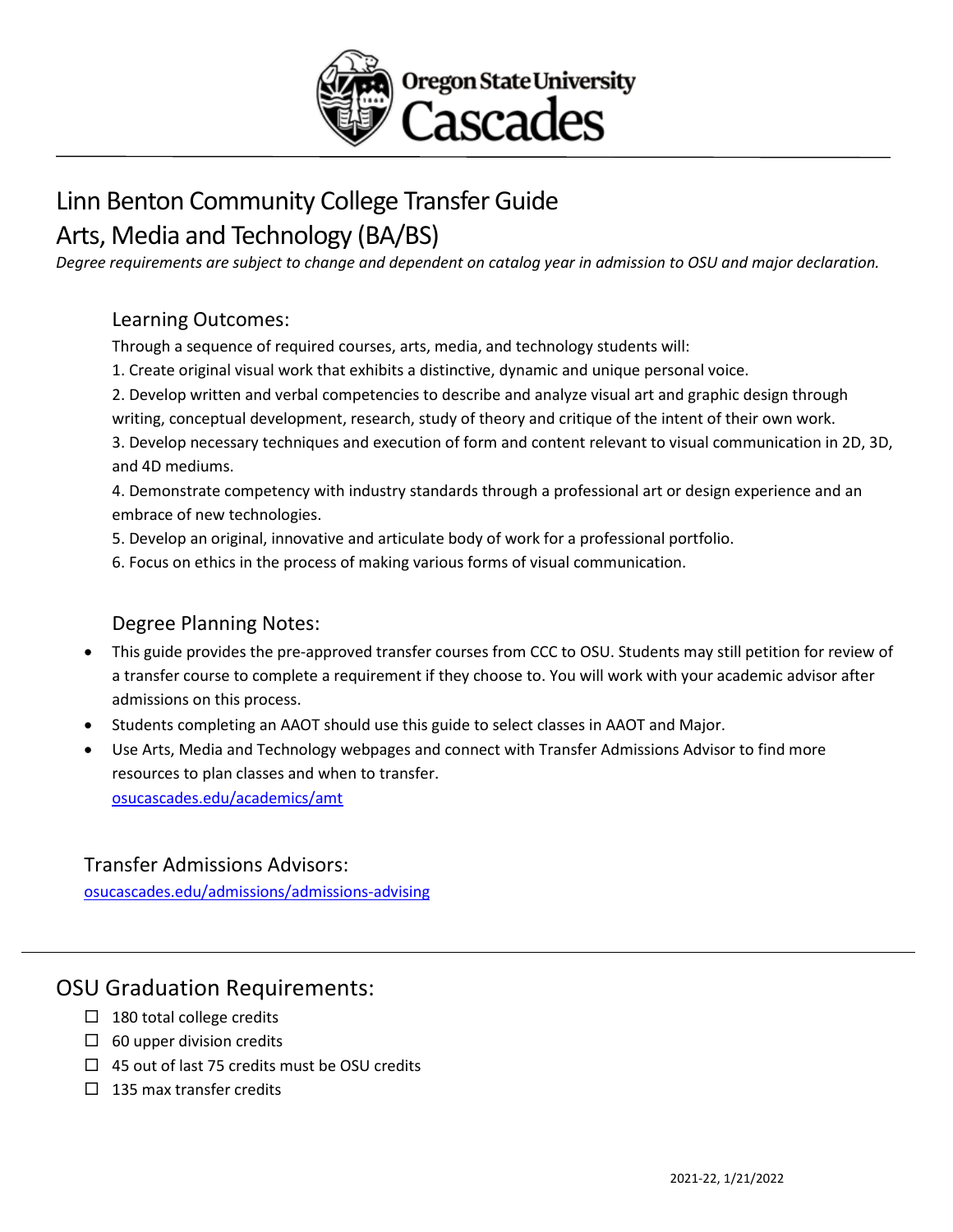# Baccalaureate Core Requirements (Bacc Core)

Find the approved list of LBCC courses that complete Bacc Core at the following website: [admissions.oregonstate.edu/baccalaureate-core-course-equivalencies-linn-benton-community-college](https://admissions.oregonstate.edu/baccalaureate-core-course-equivalencies-linn-benton-community-college) An AAOT or ASOT-Business degree will complete all Skills and Perspectives courses in the Bacc Core.

| <b>Skills</b>                           | <b>Non-AAOT Track</b>                    | <b>AAOT</b> track     |
|-----------------------------------------|------------------------------------------|-----------------------|
| WR I                                    | WR 121 English Comp                      | AAOT completes        |
| WR II                                   | See LBCC Bacc Core guide                 | AAOT completes        |
| <b>SPEECH</b>                           | See LBCC Bacc Core guide                 | <b>AAOT</b> completes |
| Health / Fitness                        | See LBCC Bacc Core guide                 | <b>AAOT</b> completes |
| Math                                    | MTH 105 or 111 (or higher)               | AAOT completes        |
| <b>Perspective</b>                      | no more than 2 from 1 department allowed |                       |
| <b>Physical Science</b>                 | See LBCC Bacc Core guide                 | <b>AAOT</b> completes |
| <b>Biological Science</b>               | See LBCC Bacc Core guide                 | <b>AAOT</b> completes |
| Phys/Bio Science                        | See LBCC Bacc Core guide                 | AAOT completes        |
| Cultural Diversity (CD)                 | See LBCC Bacc Core guide                 | AAOT completes        |
| Western Culture (WC)                    | See LBCC Bacc Core guide                 | AAOT completes        |
| Difference, Power, Discrimination (DPD) | See LBCC Bacc Core guide                 | AAOT completes        |
| Social Processes + Institutions (SP)    | NMC 101 in Major - double count          | AAOT completes        |
| Literature and Art (LA)                 | ART 101 in Major - double count          | <b>AAOT</b> completes |
| <b>Synthesis</b>                        |                                          |                       |
| Contemporary Global Issues (CGI)        | OSU Only                                 | OSU Only              |
| Science, Tech. and Society (STS)        | ART 367 in Major - double count          | OSU Only              |

# College of Liberal Arts Core (CLA Core)

*Courses in CLA Core can double count with Bacc Core or Major (double count). However, they cannot triple count in 3 areas.*

| <b>CLA Core Requirement</b>          | LBCC Transfer Course Options (more courses may be approved by advisor)                                        |
|--------------------------------------|---------------------------------------------------------------------------------------------------------------|
| Fine Arts (3-4 cr) 1 class           | ART 115 in Major- double count                                                                                |
| Humanities (3-4 cr) 1 class          | ART 366 in Major (OSU Only) - double count                                                                    |
| Non-Western Culture (3-4 cr) 1 class | ANTH 232, GEOG 202, 203, 204; HST 157, 158, 159                                                               |
| Social Science (3-4 cr) 1 class      | ANTH dept. courses, HST dept. courses, PS dept. courses, PSY dept. courses, SOC dept. courses;<br>WS 260, 280 |
| Additional CLA Core (3-4cr) 1 class  | ART 117 in Major-double count                                                                                 |

#### BA or BS Requirements (Select 1) *Courses used to satisfy the B.Sci. cannot double count in baccalaureate core requirements.*

| <b>B.A. Requirements</b>                                                                      | <b>Notes</b>                                           |
|-----------------------------------------------------------------------------------------------|--------------------------------------------------------|
| Second year proficiency in a second language at the college level with C- grade<br>or better. | sample SPAN 101-203                                    |
| <b>B.S. Requirements</b>                                                                      | <b>LBCC TRANSFER CLASSES</b>                           |
| 1 computer science (CS) course approved by the student's advisor (3-4 cr)                     | CS 120, CS 133C, CS 140, CS 160 and more               |
| <b>1 course</b> from the College of Science except math or statistics (3-4 credits)           | Depts - ANS, BI, CH, G, GEOG, GS, PH                   |
| One of the following MTH/ST combination (2 courses):                                          |                                                        |
| A. MTH 111 and 112 (8 credits)                                                                |                                                        |
| B. MTH 111 and MTH 245 Math for Mgmt & Soc Sci (8 credits)                                    |                                                        |
| C. MTH 241 or MTH245 or MTH251, and ST 351 OSU ONLY (8 credits).                              | Math in B.Sci section cannot double count in Bacc Core |
| D. MTH 211, 212, or 213 okay if taken on education track previously (8credits)                | Math.                                                  |
| A. ST 351 and ST 352 (8 credits) OSU ONLY                                                     |                                                        |